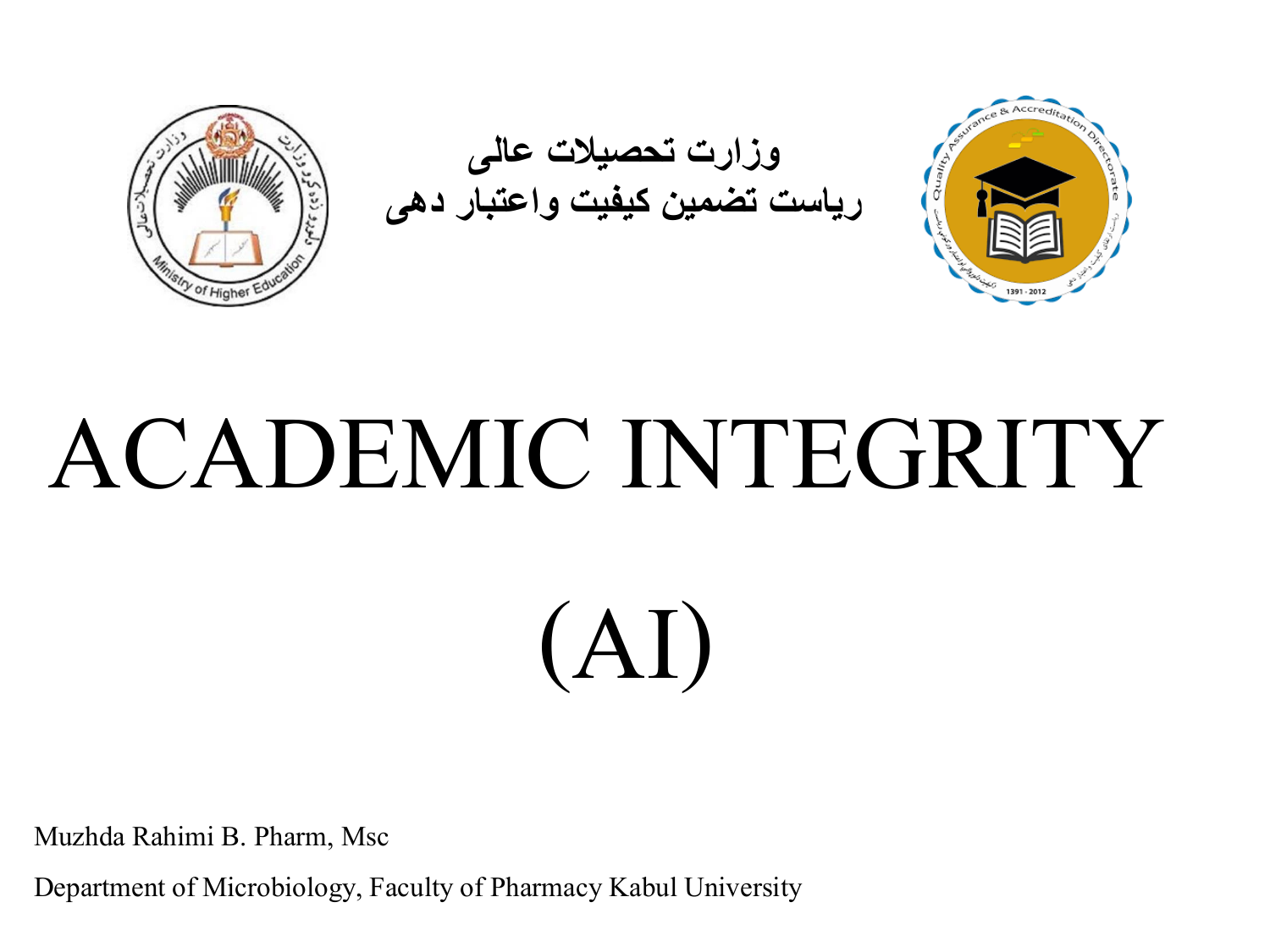#### Contents:

Academic Integrity

Breach of Academic Integrity

Corruption in the Higher Education Sector

Role of Higher Education in Academic Integrity

Academic Integrity Policy and Implementation

Higher Education Policy on Academic Integrity for Public University in Afghanistan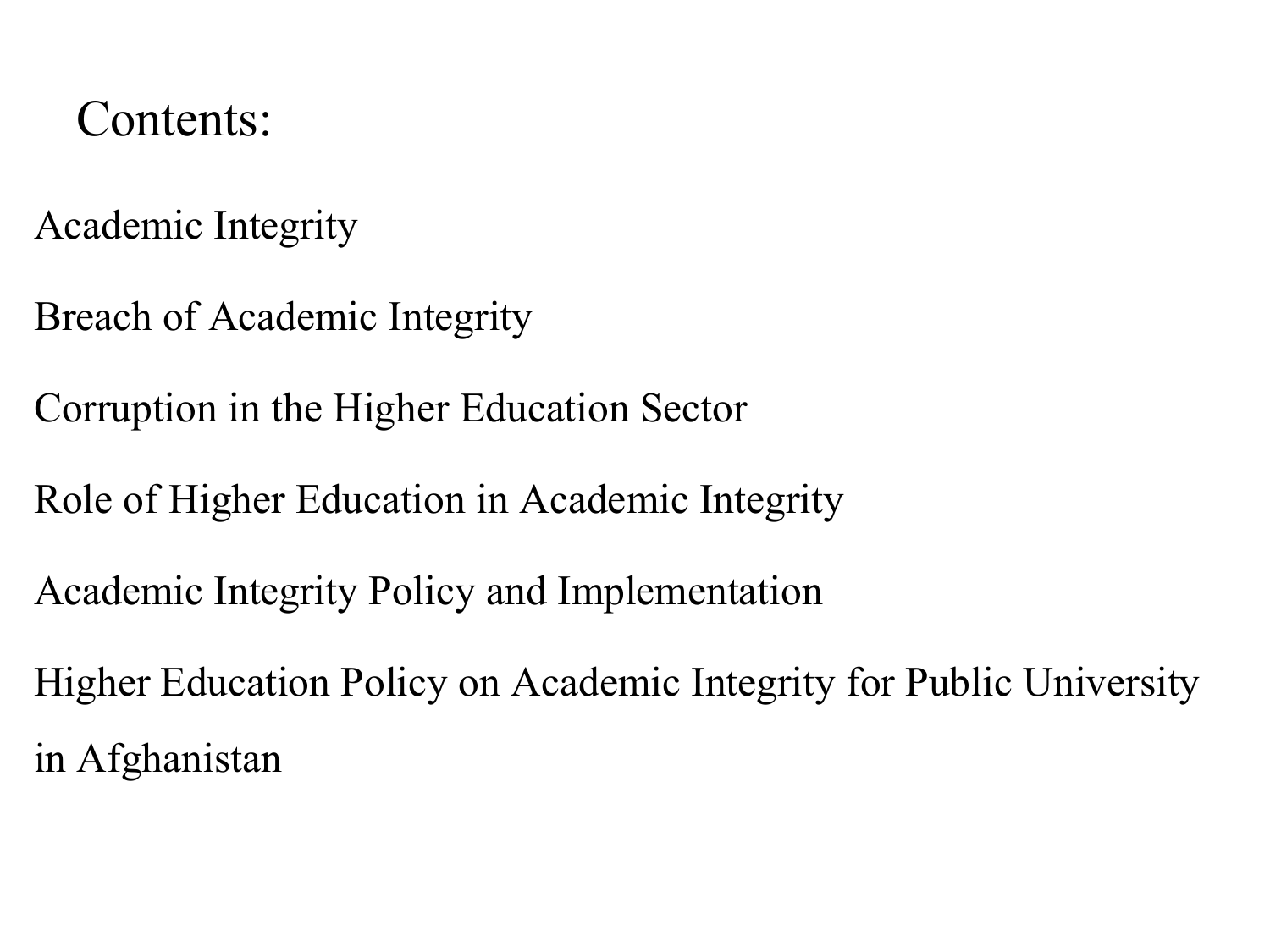#### What is Academic

#### Integrity?

Academic integrity is commitment to and demonstration of honest and moral behavior and is critical to every aspect of the **educational process as well as teaching, learning and research.**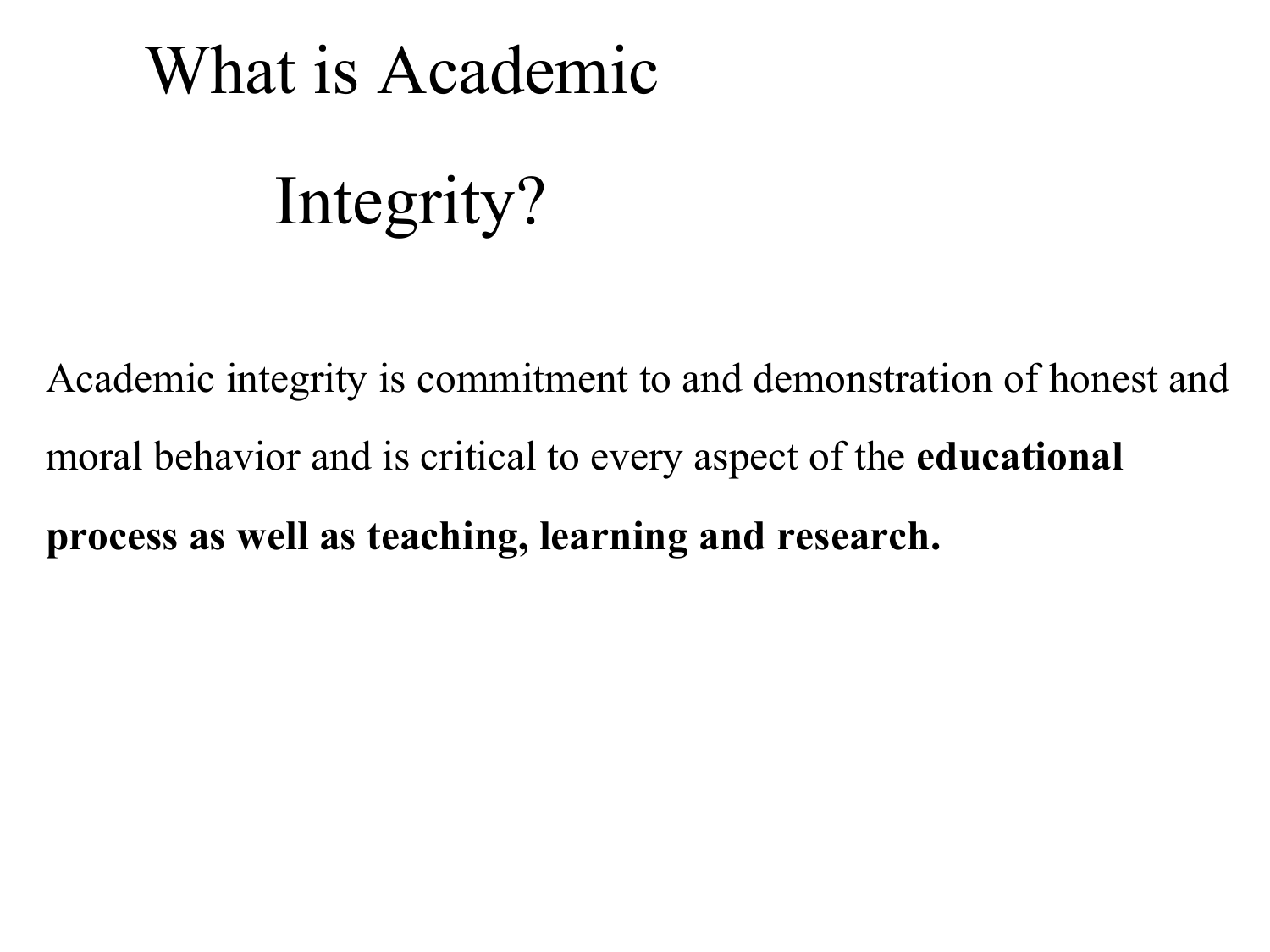#### Five Fundamental Values of the Academic

#### Integrity

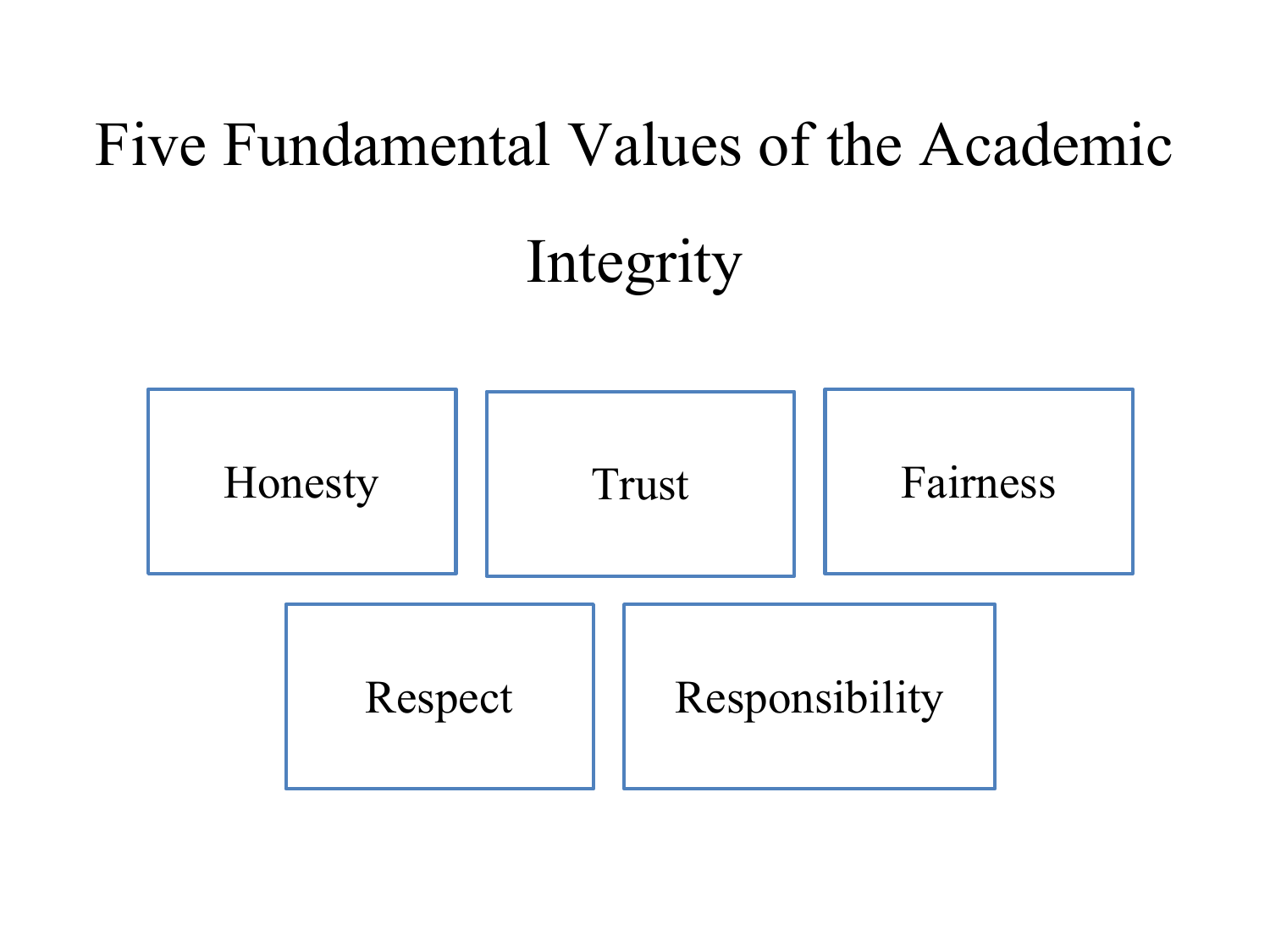#### Breaches of Academic Integrity

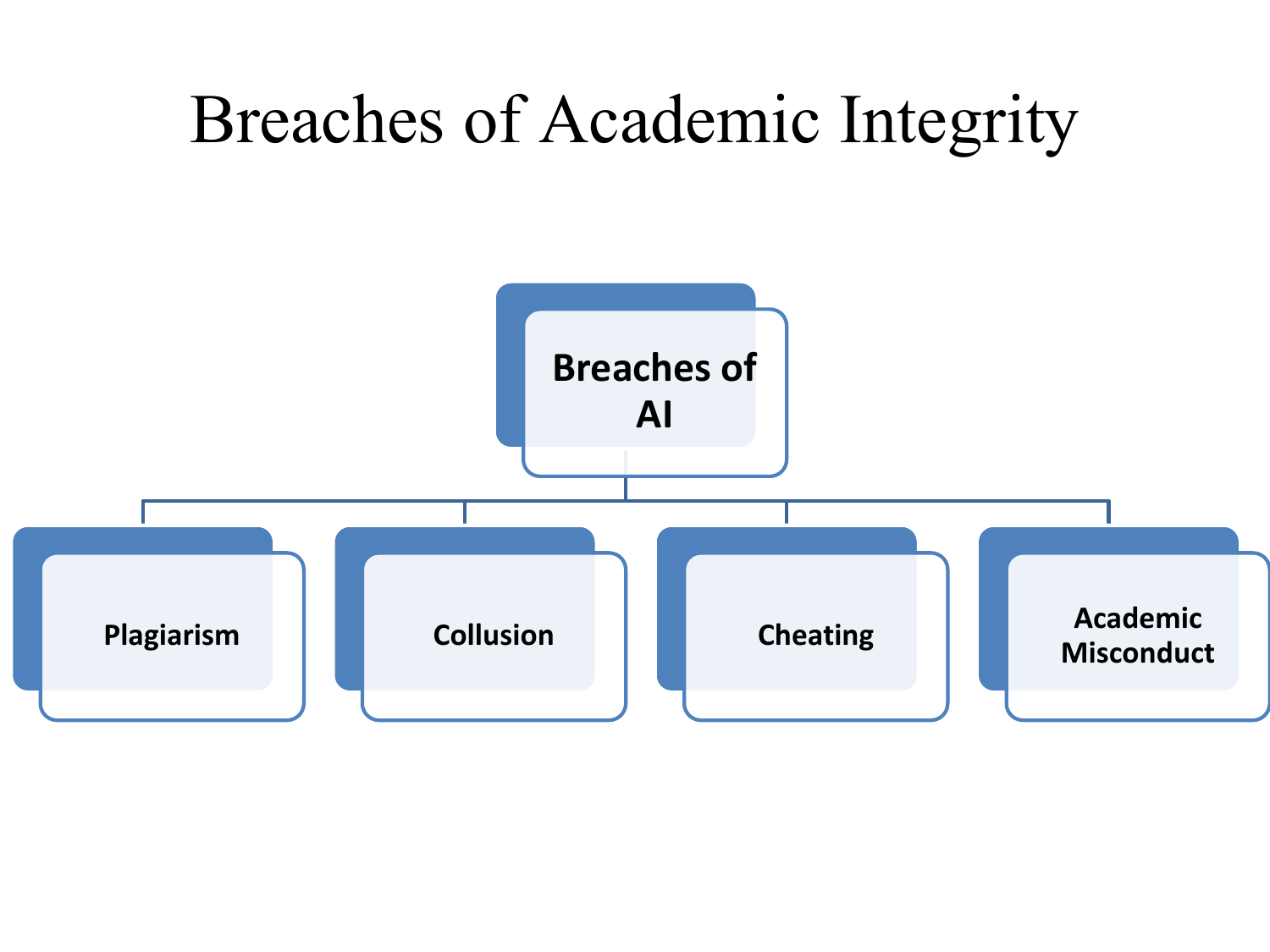### Academic Dishonesty (AD)

Academic dishonesty is the failure to uphold AI.

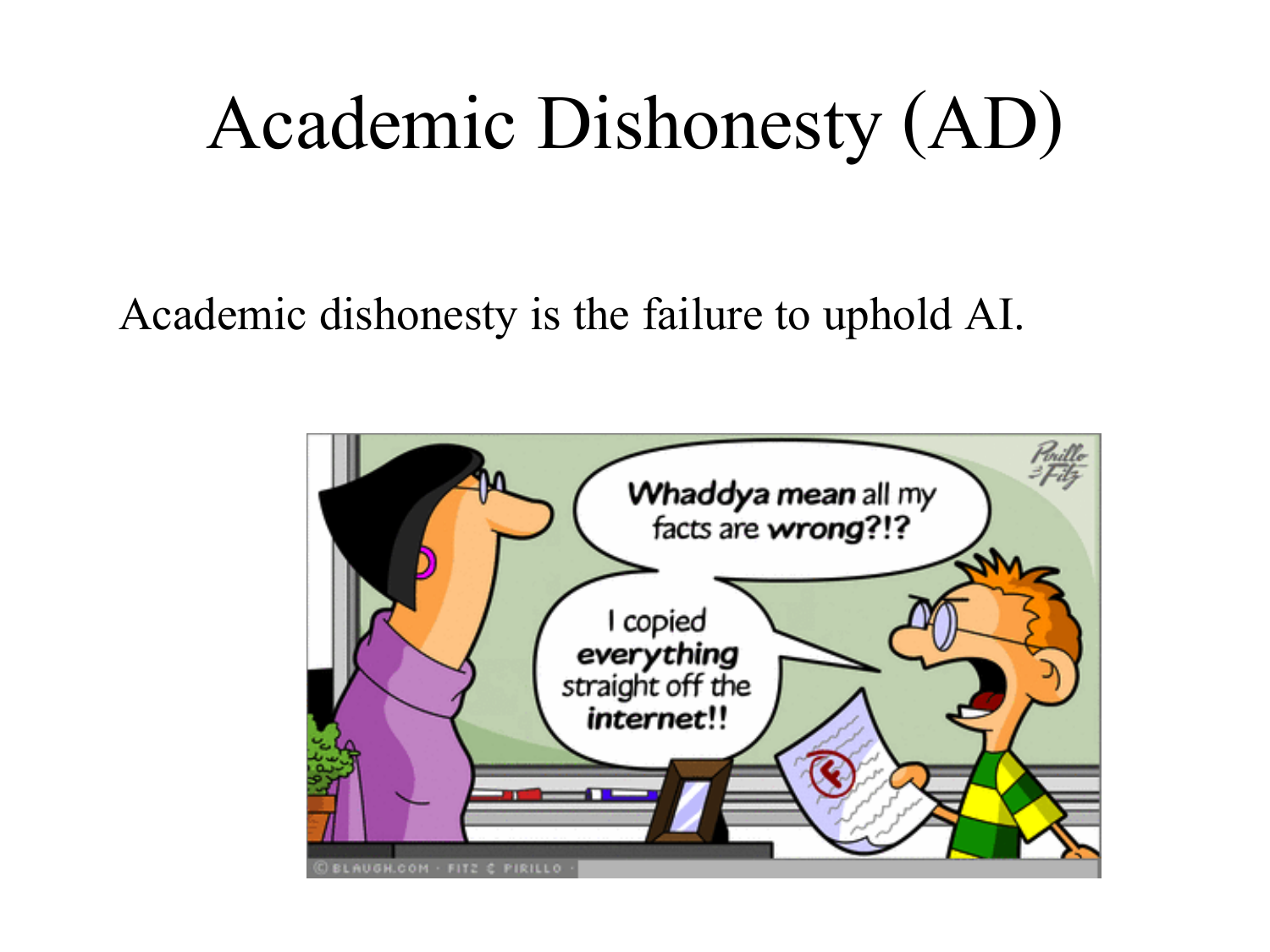#### Academic Dishonesty Examples

Attempting to cheat, even if unsuccessful

Copying from another student during an

exam

Allowing another student to look at one's answer sheet during a quiz or exam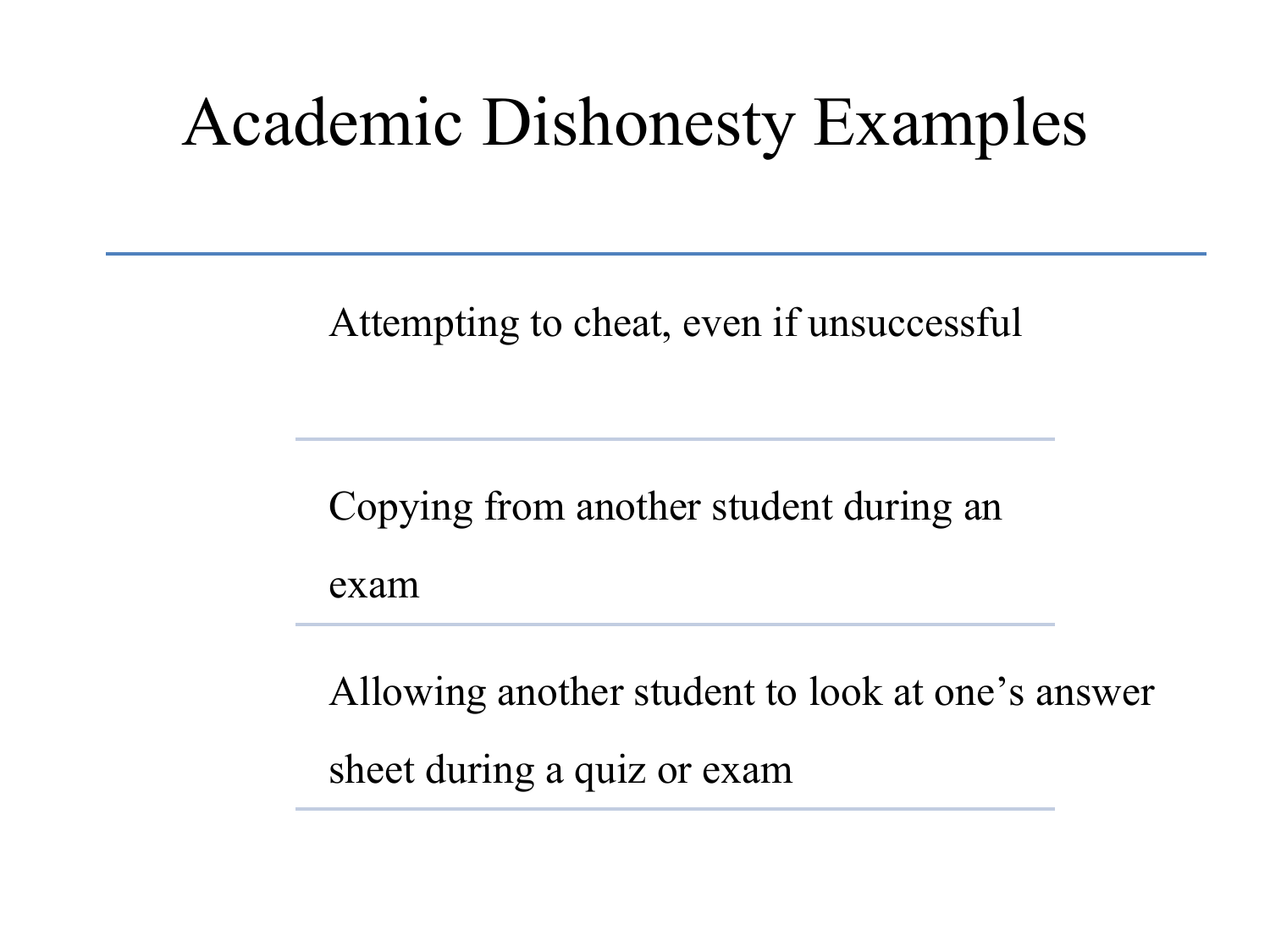#### Academic Dishonesty Examples (Cont..)

Taking an exam for another student

Feigning illness when not ill in order to postpone a quiz, exam

Reporting the death of a loved one in order to postpone quiz, exam, or submission of assignment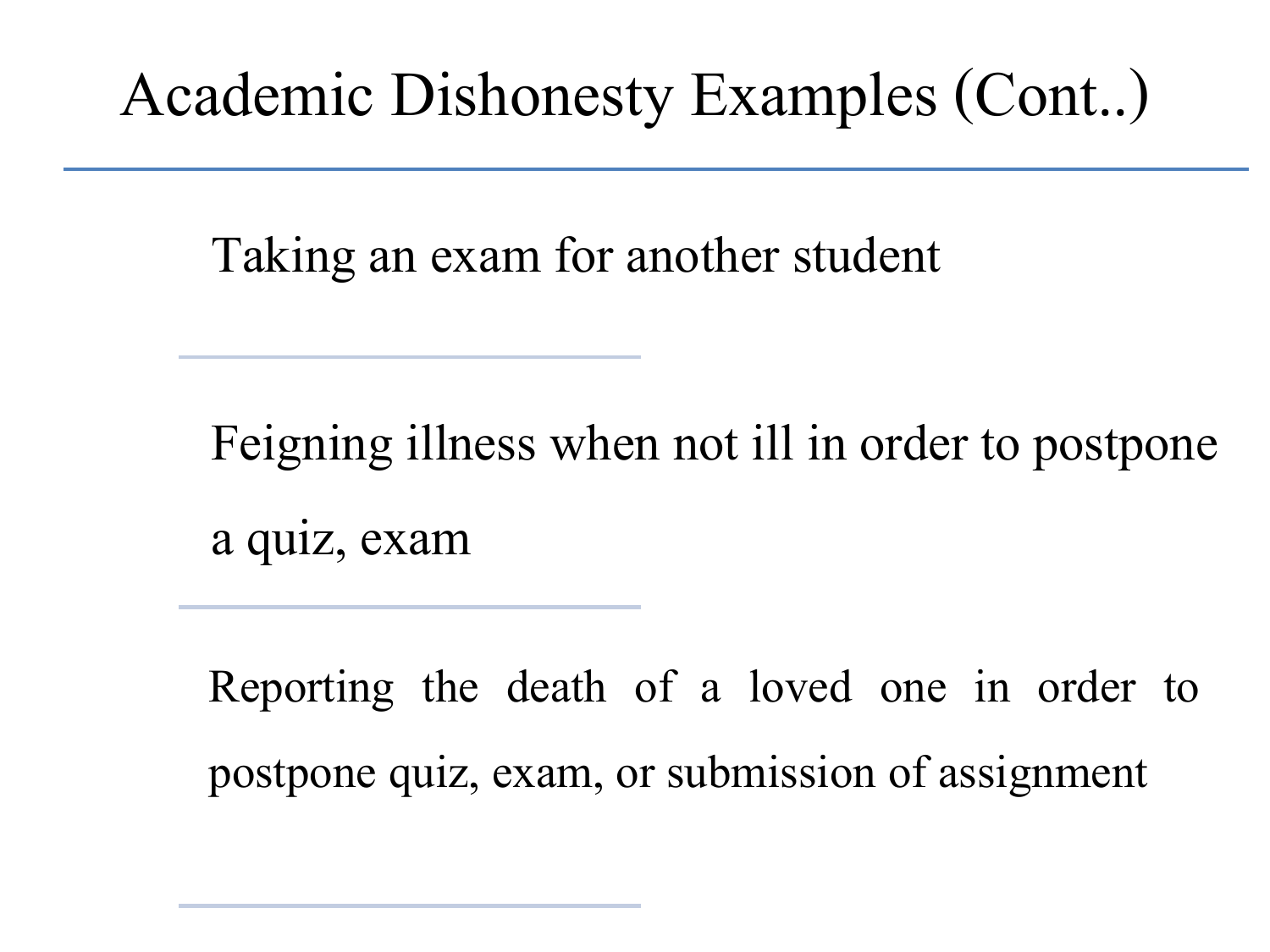#### Academic Dishonesty Examples (Cont..)

Memorizing questions from an exam in order to create a file for later use

Claiming authorship or participation in a group paper or presentation when no contribution was made

Basing an "article report" on an abstract rather than reading the assigned article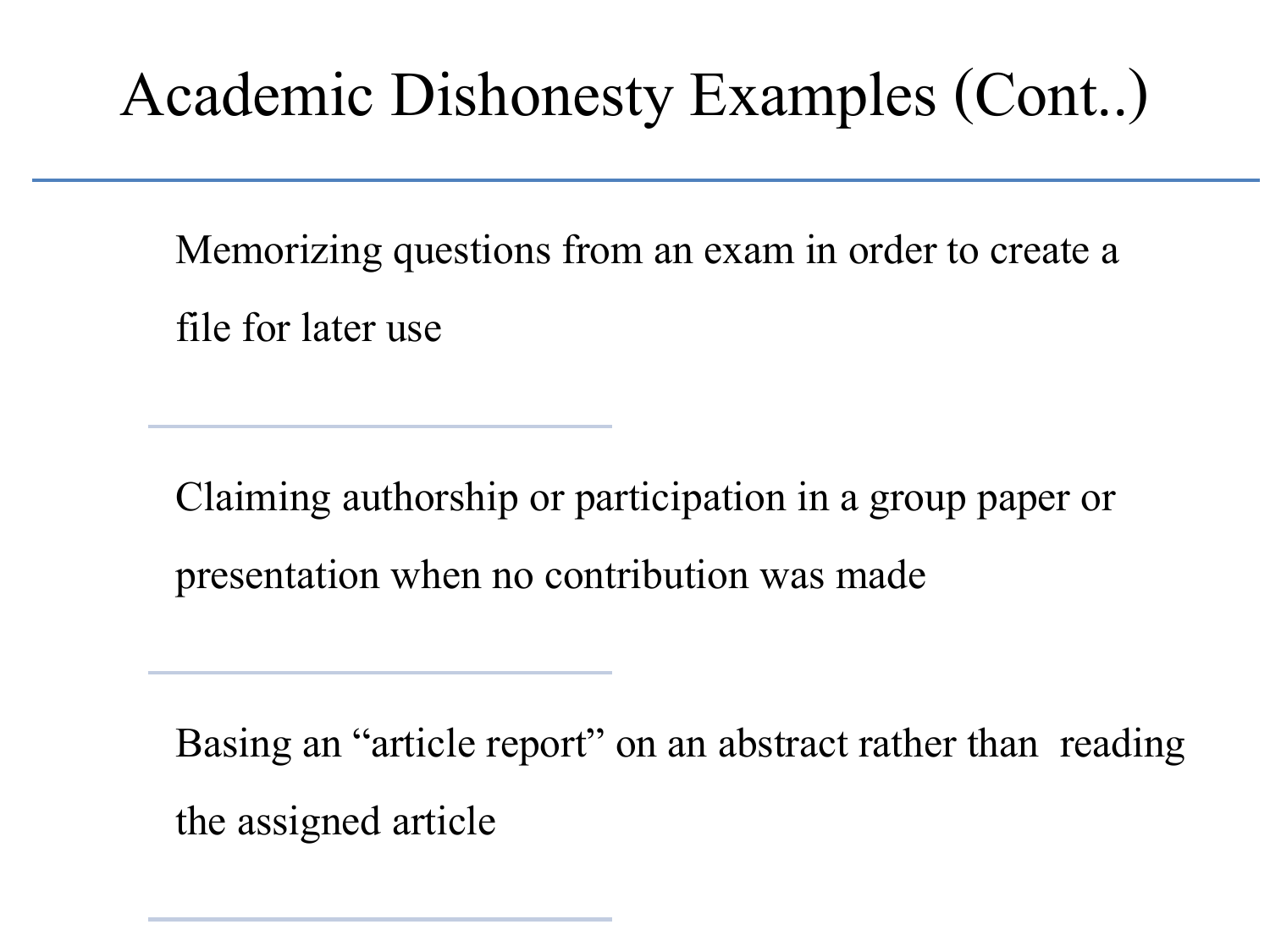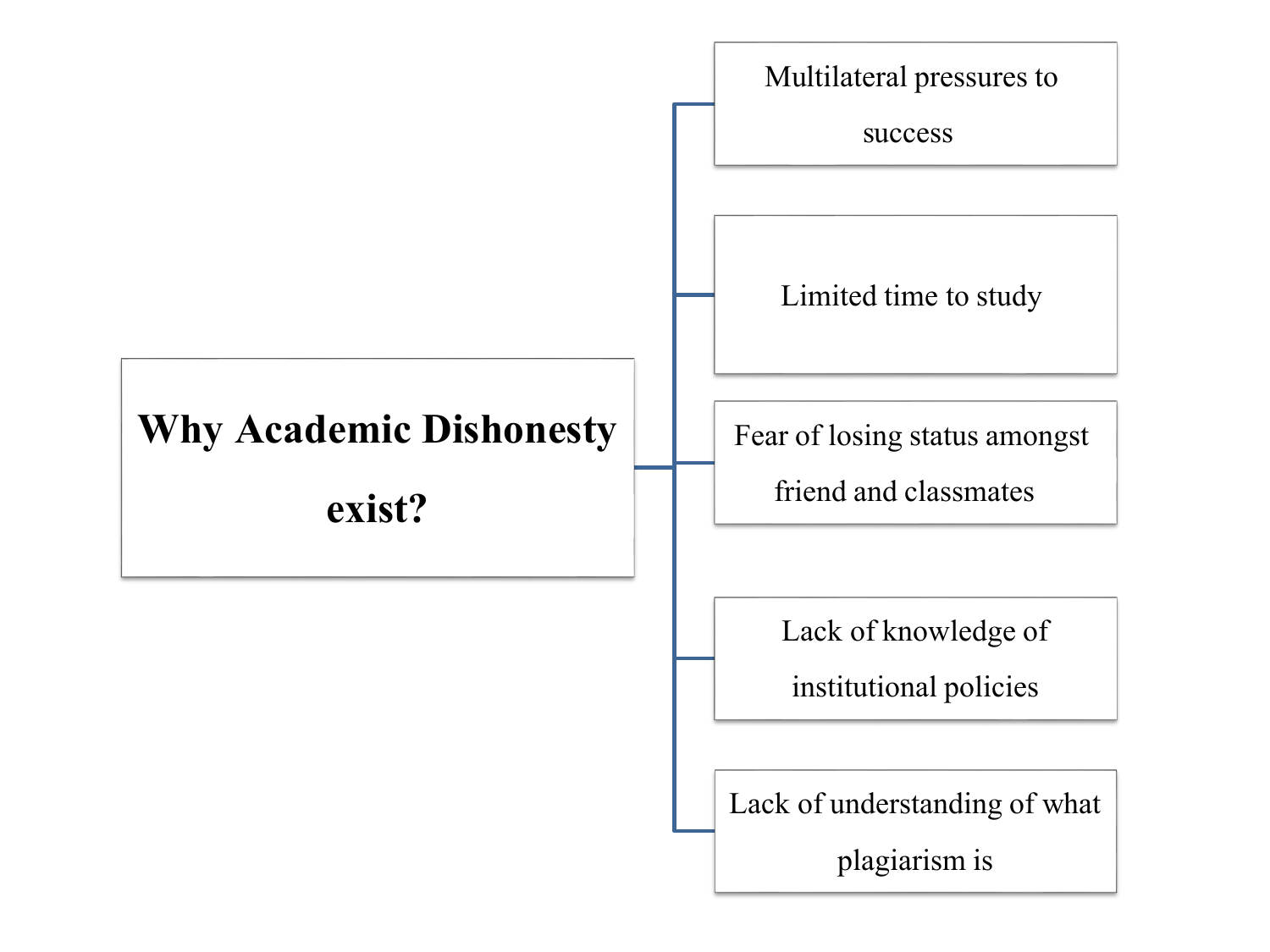#### Academic Misconduct a Serious Breach of

#### Academic Integrity

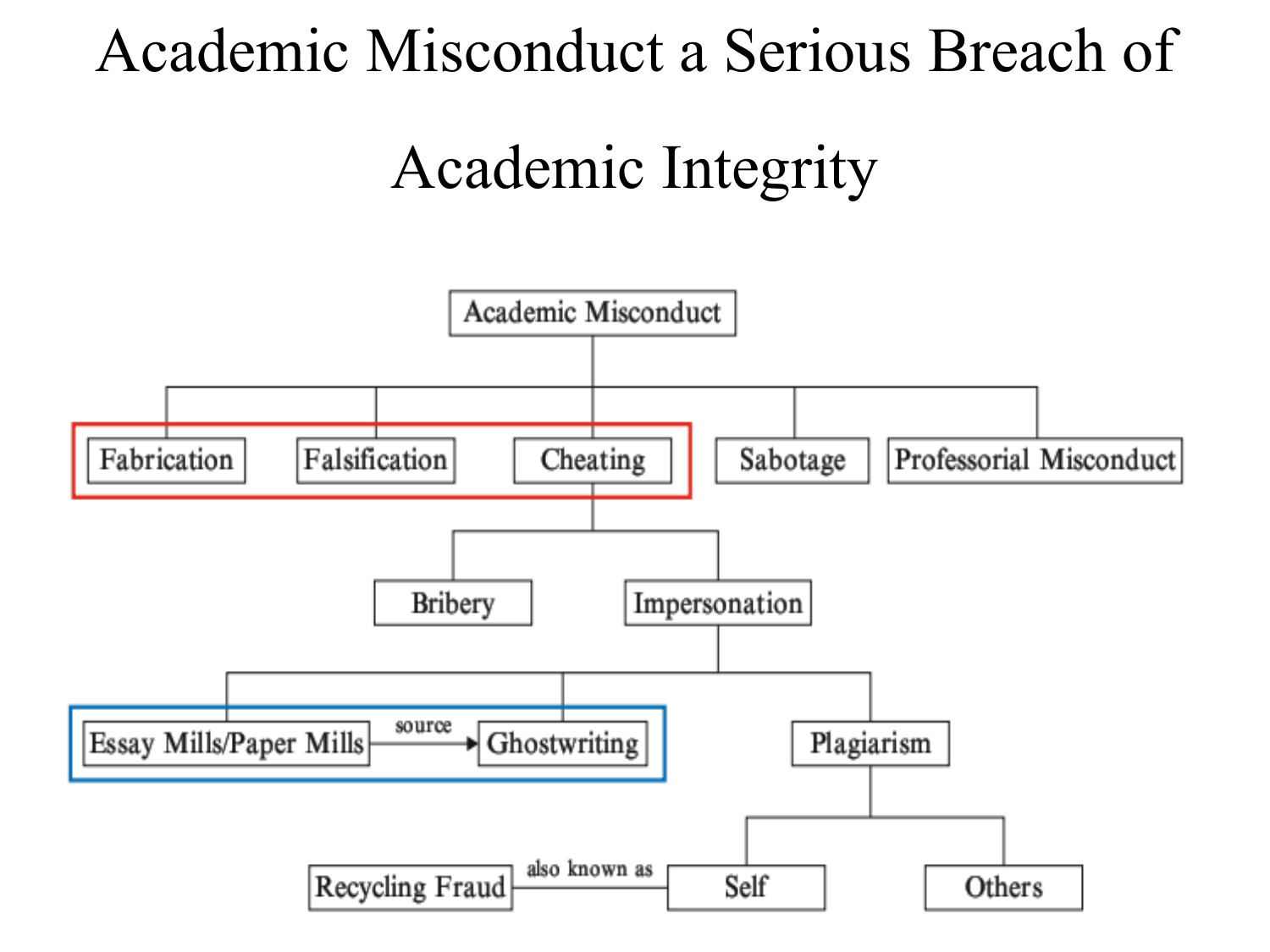#### **Corruption In Higher Education Sectors Examples**

- Ignoring the students misbehavior and plagiarism
- Publishing paper in sham journals
- Manipulating accreditation or creating degree mills

A company offering online degree, which headquartered in the Pakistani city of Karachi, According to the newspaper, This company had websites for at least 370 fake high schools, fake universities, and accreditation bodies on its rolls.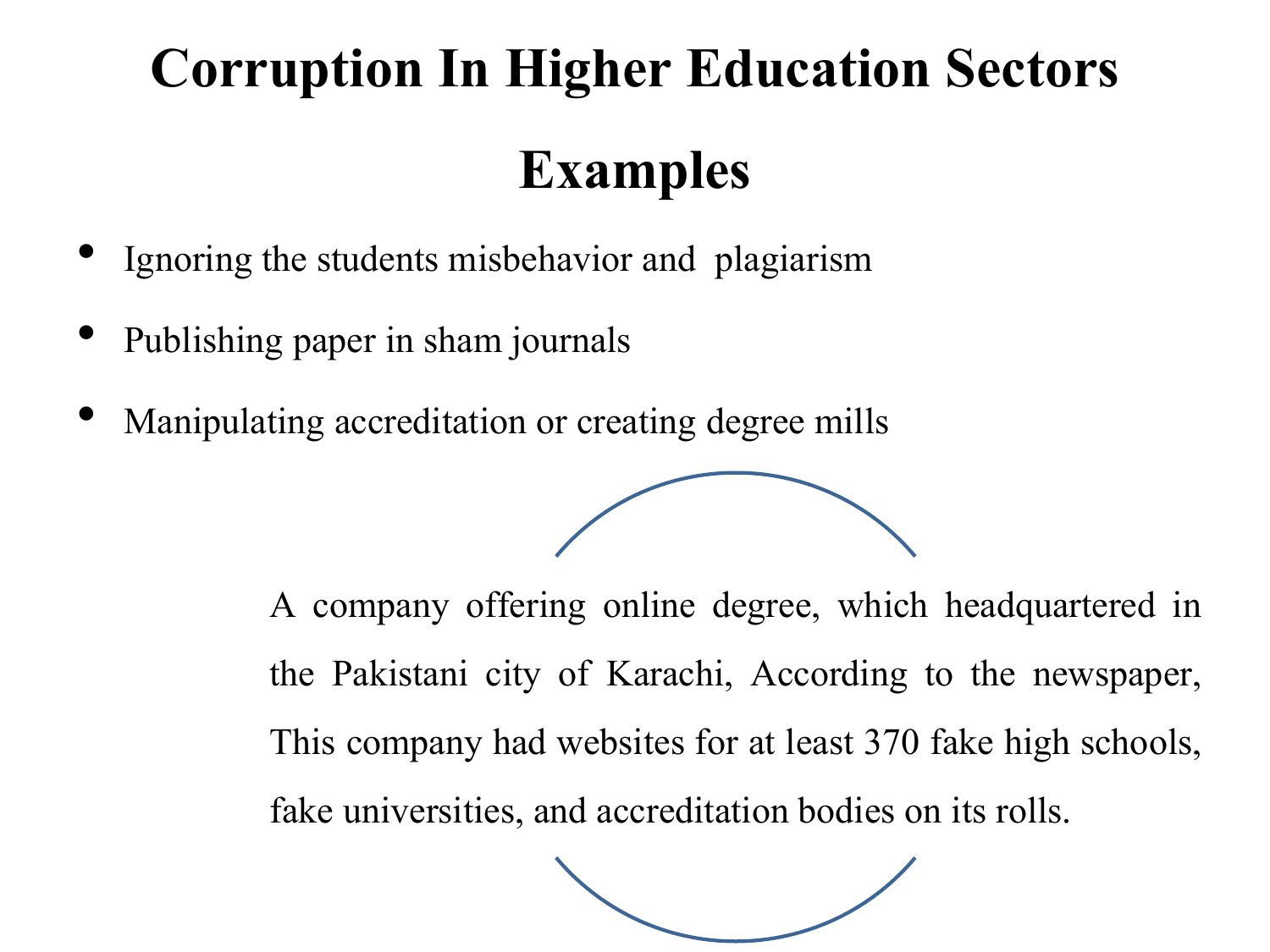# Roles and Responsibilities for Upholding Academic Integrity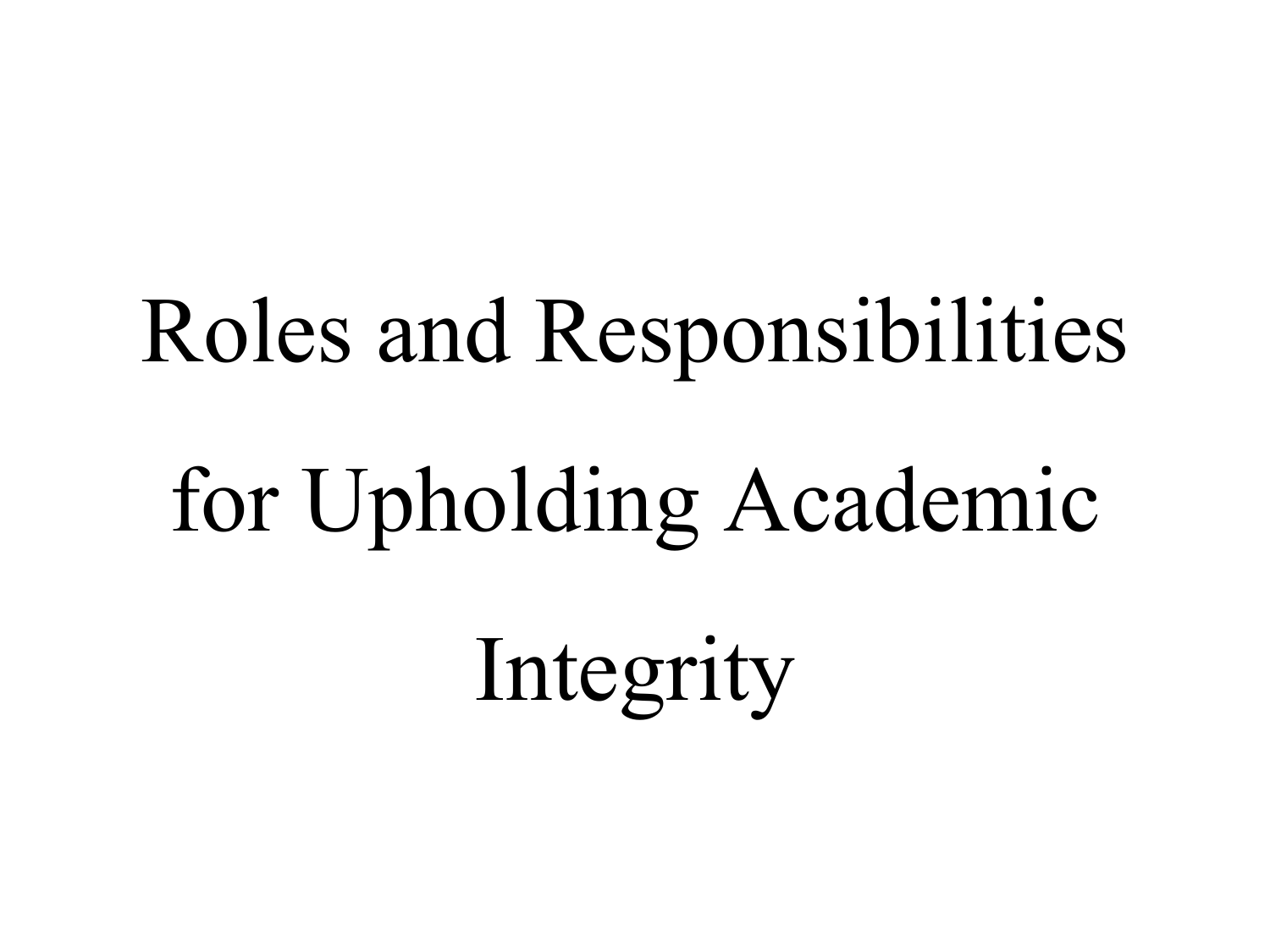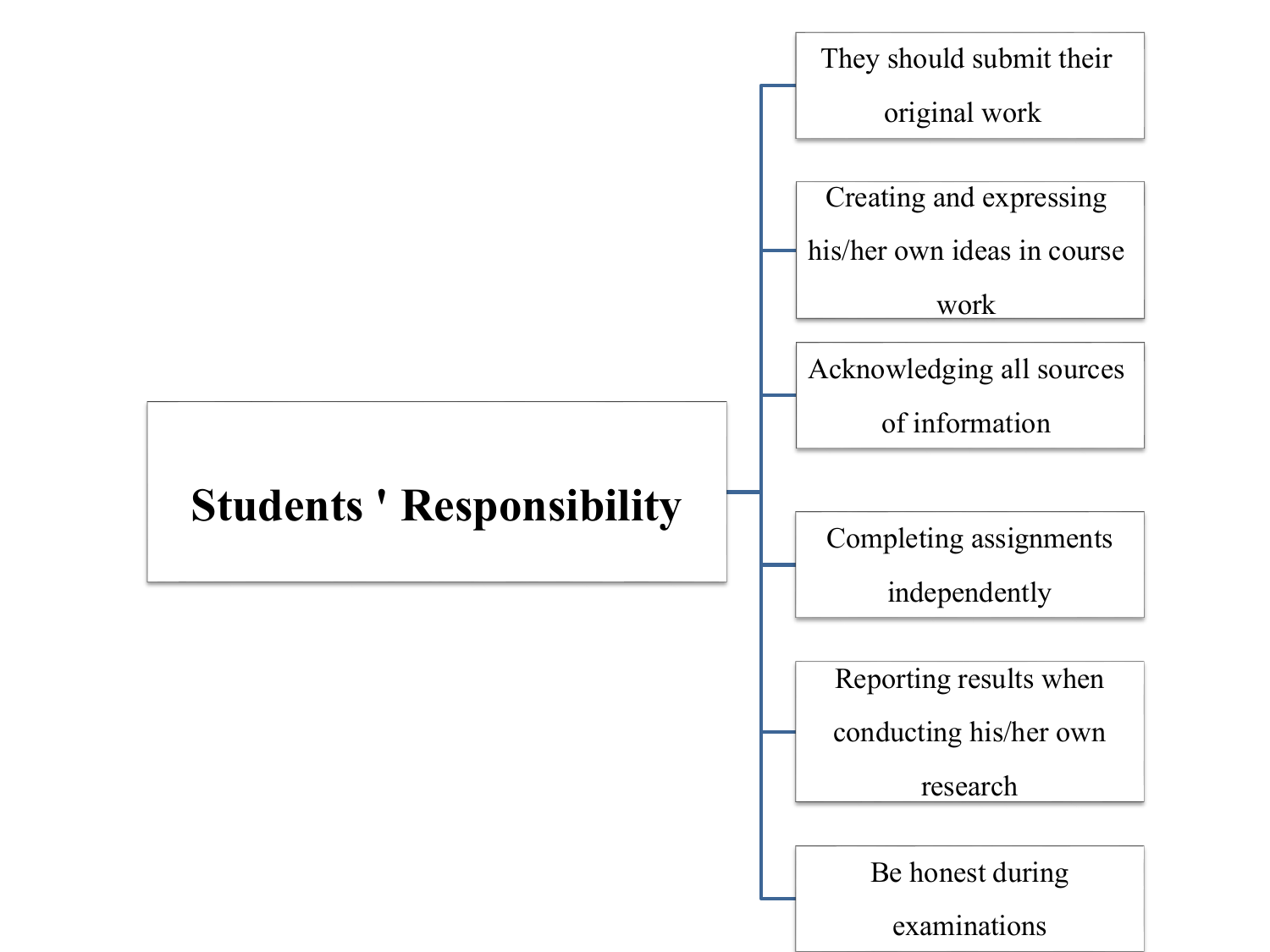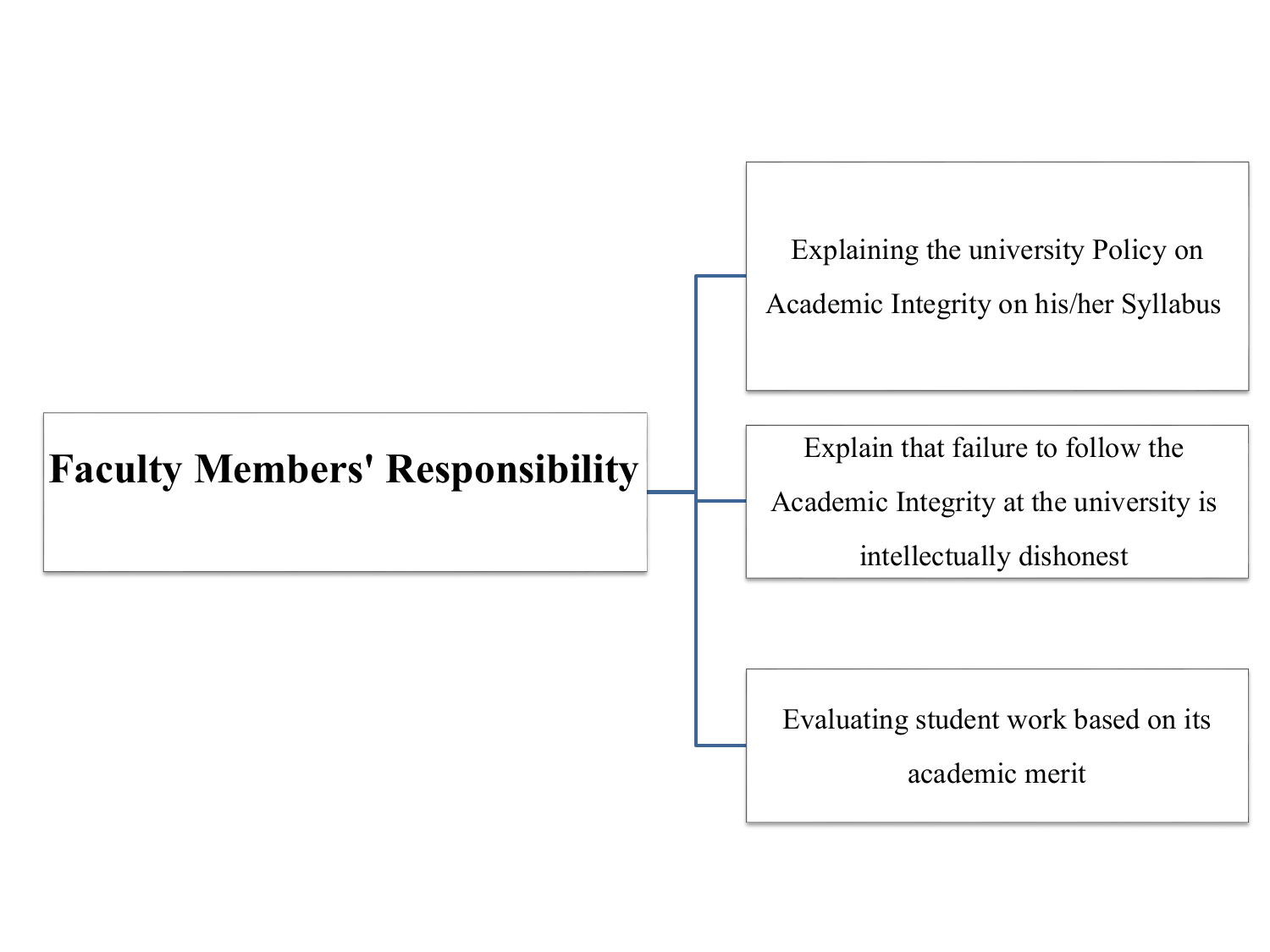

AI issues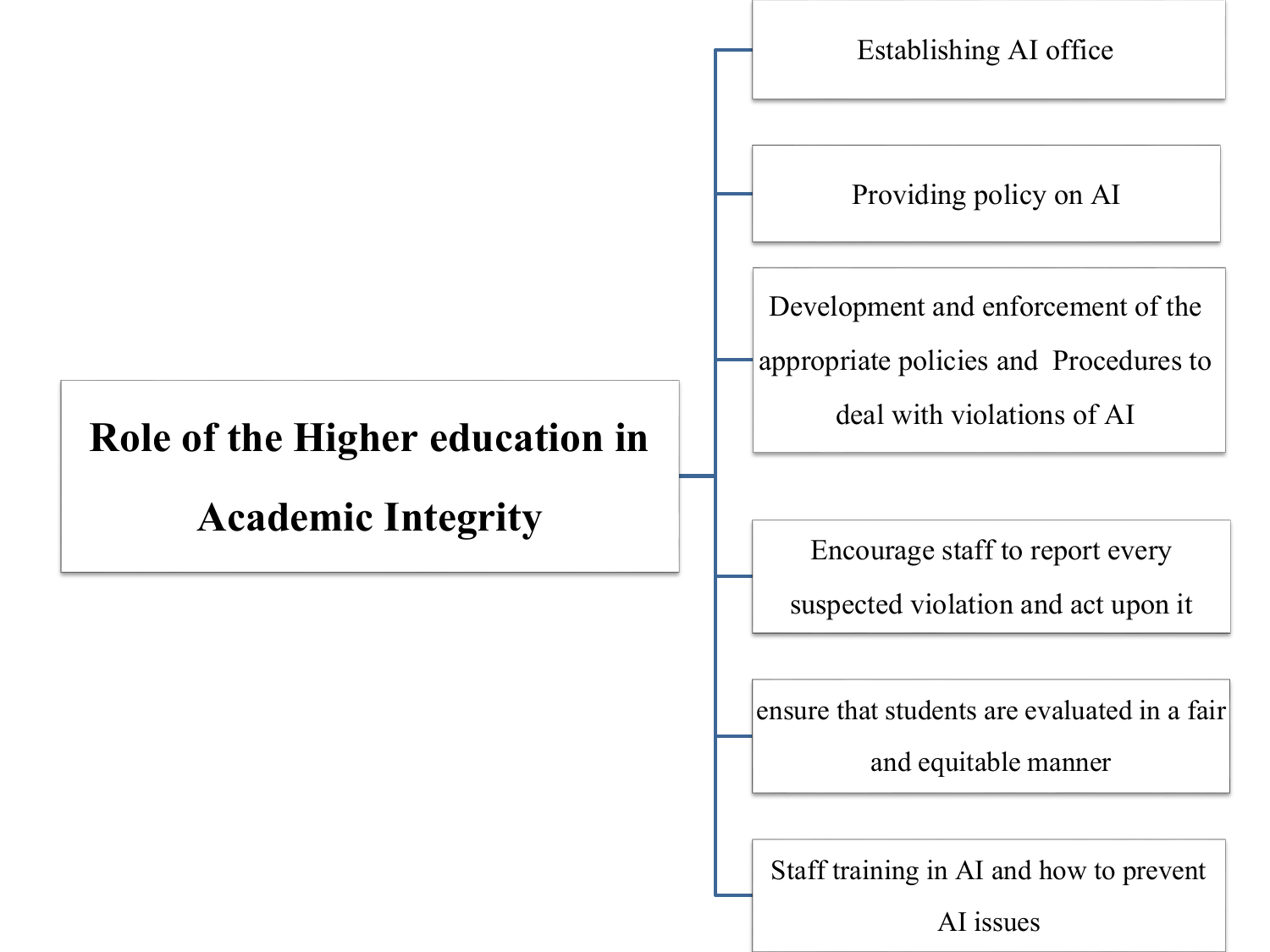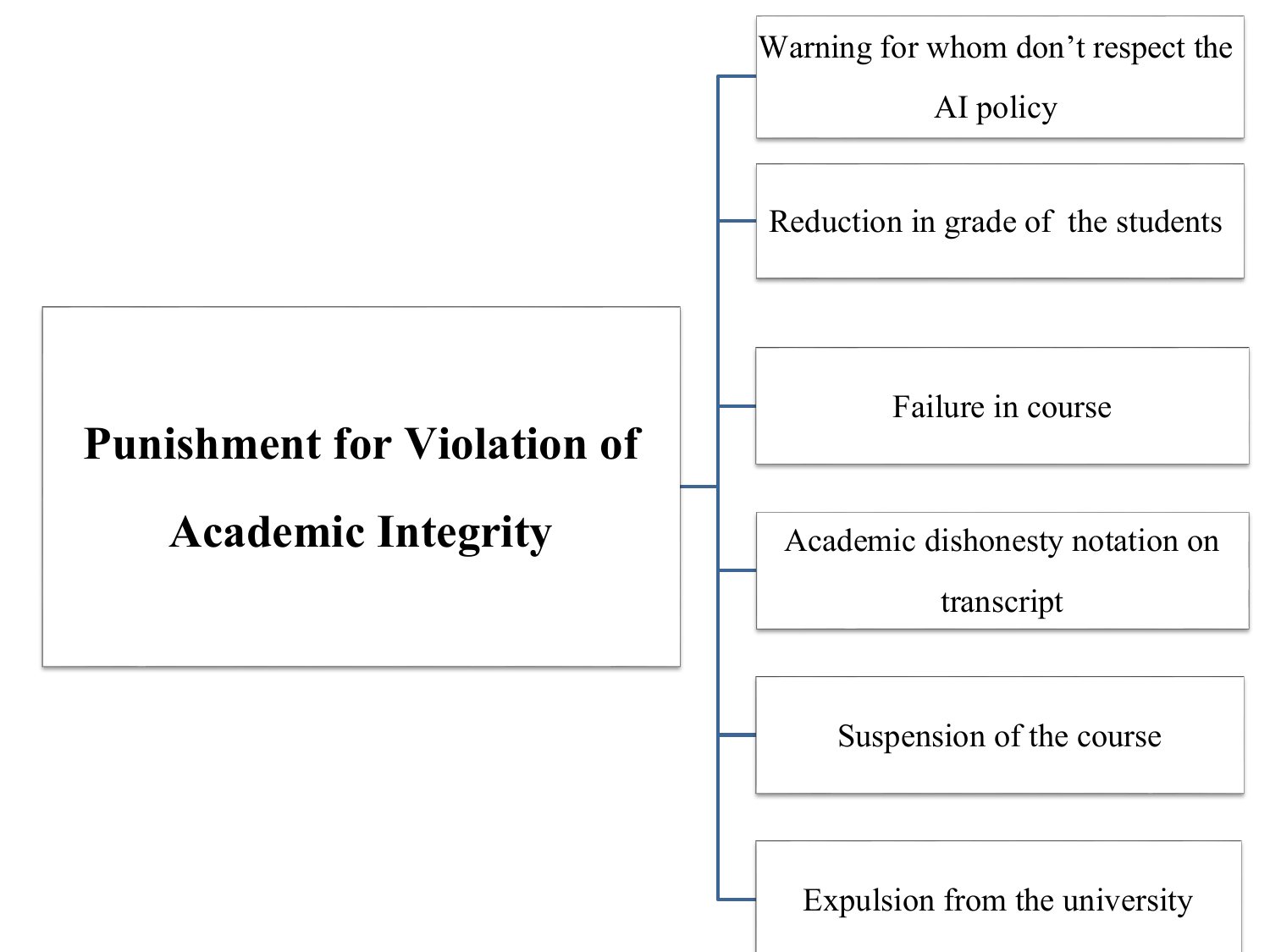### **Procedure for Managing Breaches of Academic Integrity**

- Initial Investigation
- Determine the level of Seriousness
- Academic Misconduct Register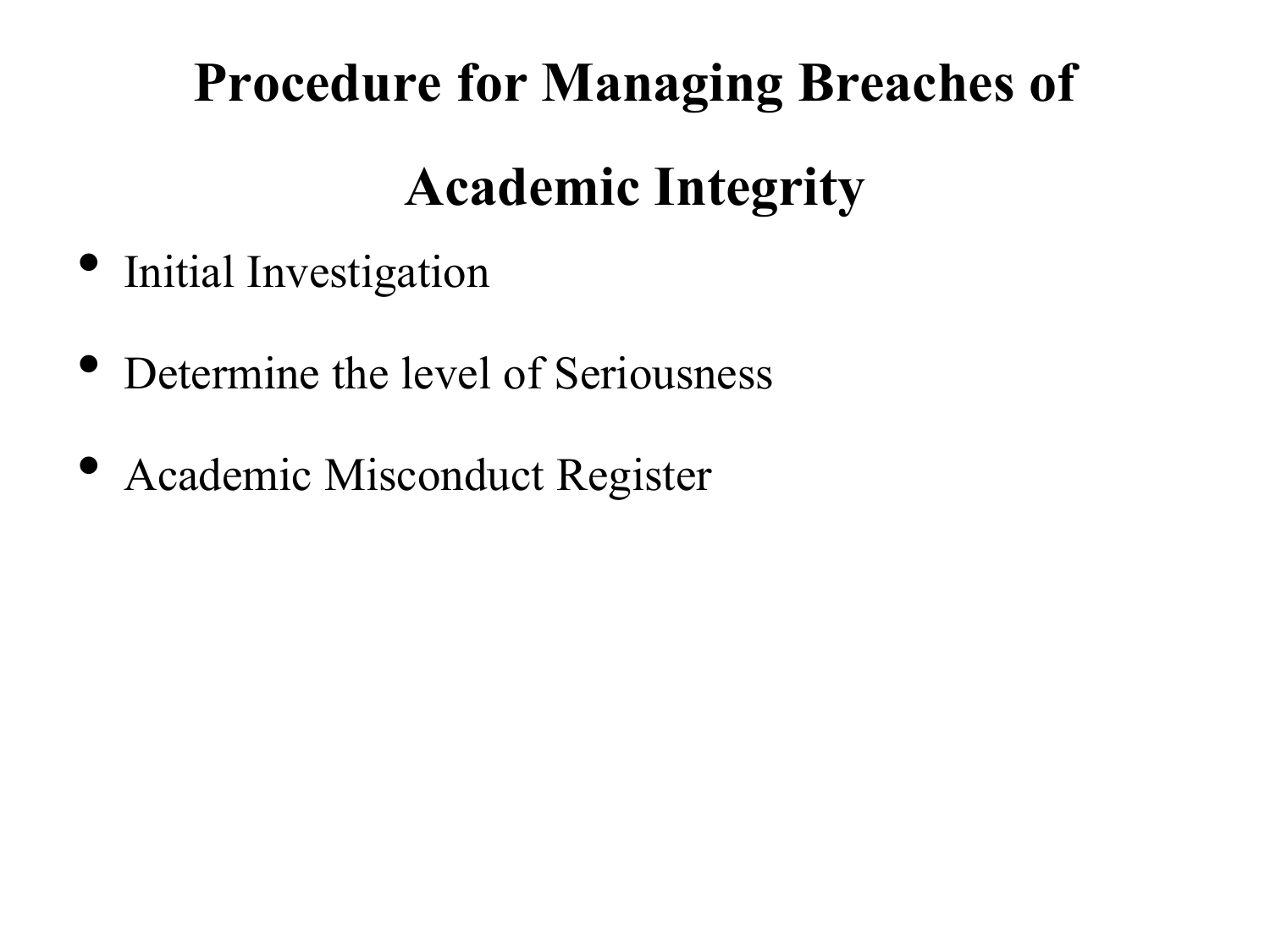## Massey University Academic Integrity

Policy

|                                        | Recommended exclusion from the university       |  |  |
|----------------------------------------|-------------------------------------------------|--|--|
|                                        | Period of suspension from the university        |  |  |
| <b>Level 3 Breach</b><br>$AVC(A&I)$ or | Fail grade for a course                         |  |  |
| AVC(R)                                 | Zero for all assessment in the paper            |  |  |
| <b>Level 2 Breach</b>                  | Zero for assessment component                   |  |  |
| Academic<br>Integrity Officer          | Reduced mark (nil for affected section of work) |  |  |
|                                        | Repeat assessment with reduced maximum mark     |  |  |
| <b>Level 1 Breach</b>                  | Repeat assessment or part thereof               |  |  |
| Lecturer or Paper<br>Coordinator       | (with due mark awarded)                         |  |  |
|                                        | Requirement to attend an appropriate course     |  |  |
|                                        | Remedial advice to attend SLDS to discuss       |  |  |
|                                        | Repeat assignment with capped mark              |  |  |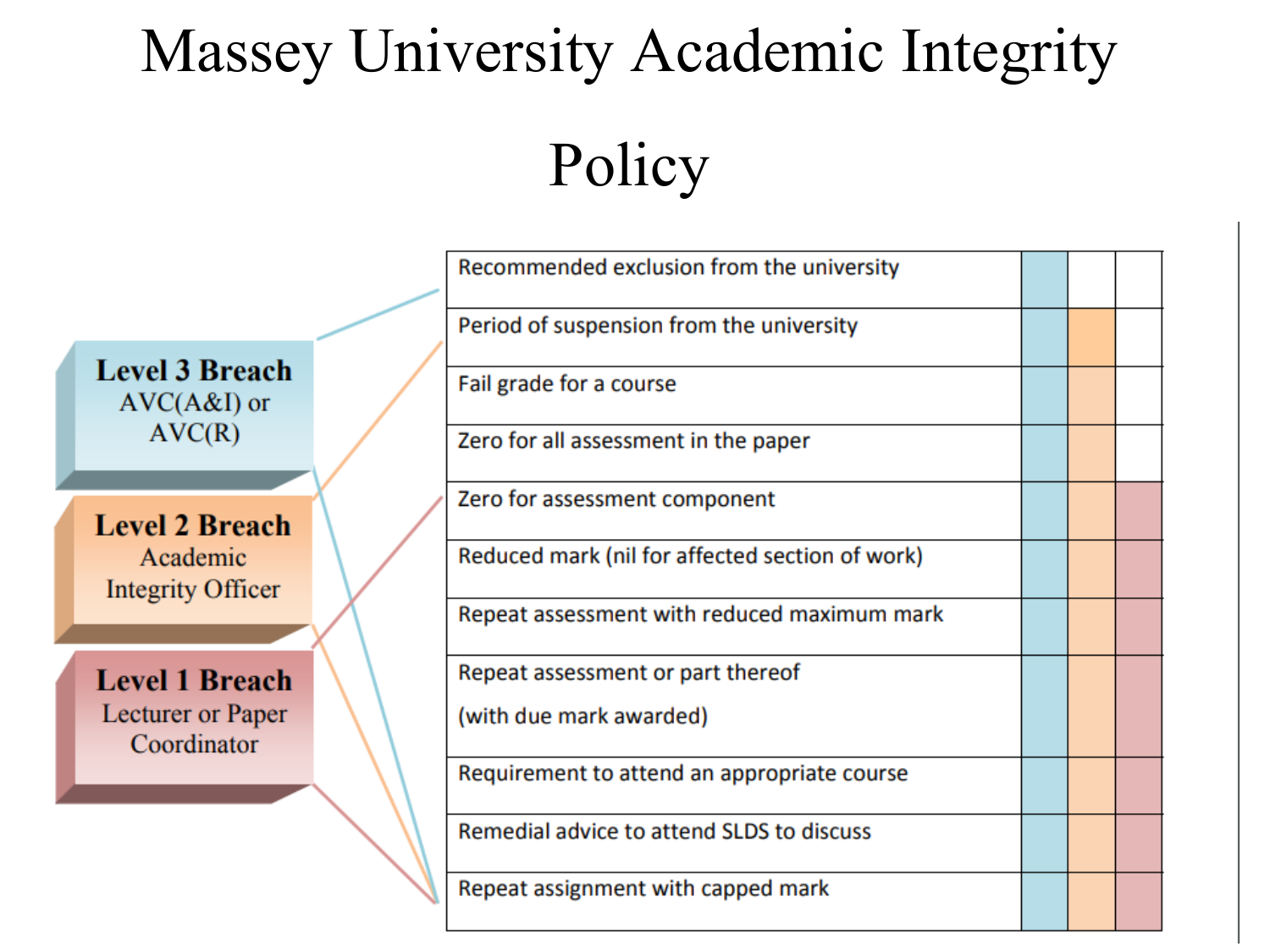#### Procedure for Academic integrity Incidence University of Illinois Springfield-USA



General flow of activities as prescribed in the Academic Integrity Policy ⋗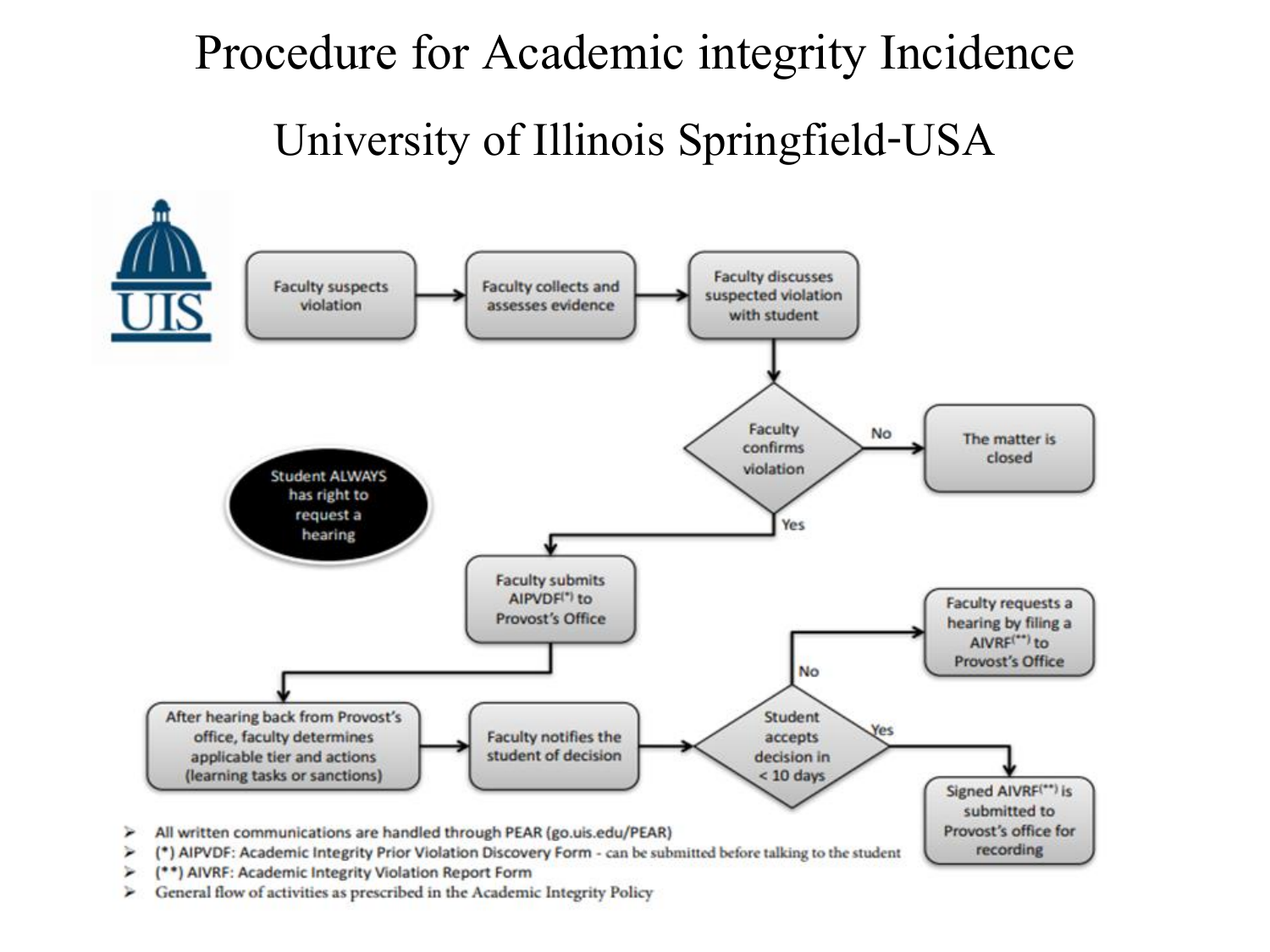الیحه نظم و دسپلین برای موسسات تحصیالت عالی **شامل چهار فصل و یازده ماده**  تخلفات بزرگ ماده اول و دوم سلوک ضد اجتماعی در مؤسسات تحصیالت عالی ماده سوم و چهارم تخلفات اکادمیکی در مؤسسات تحصیالت عالی ماده پنجم الی نهم متفرقه ماده دهم و یازدهم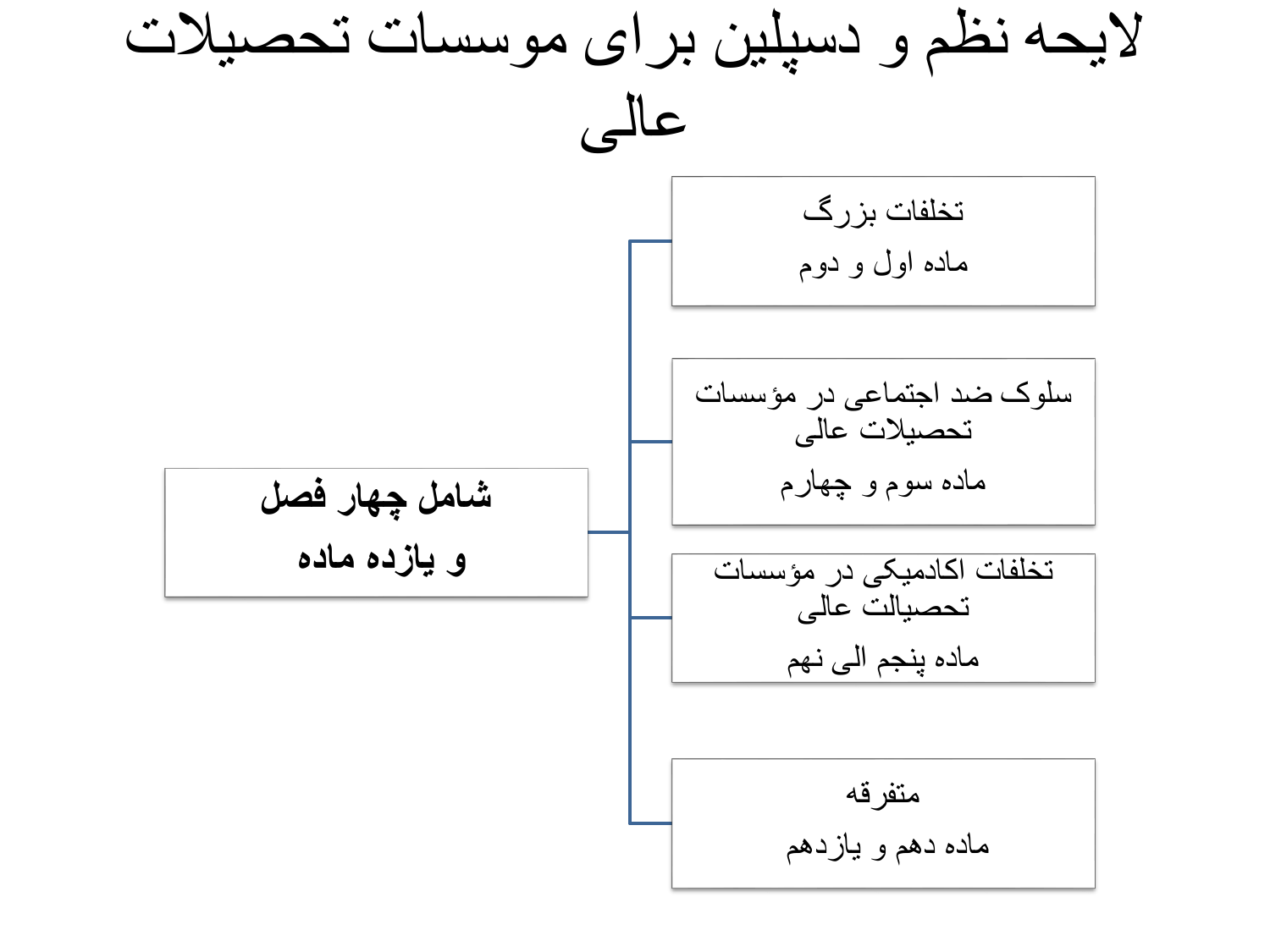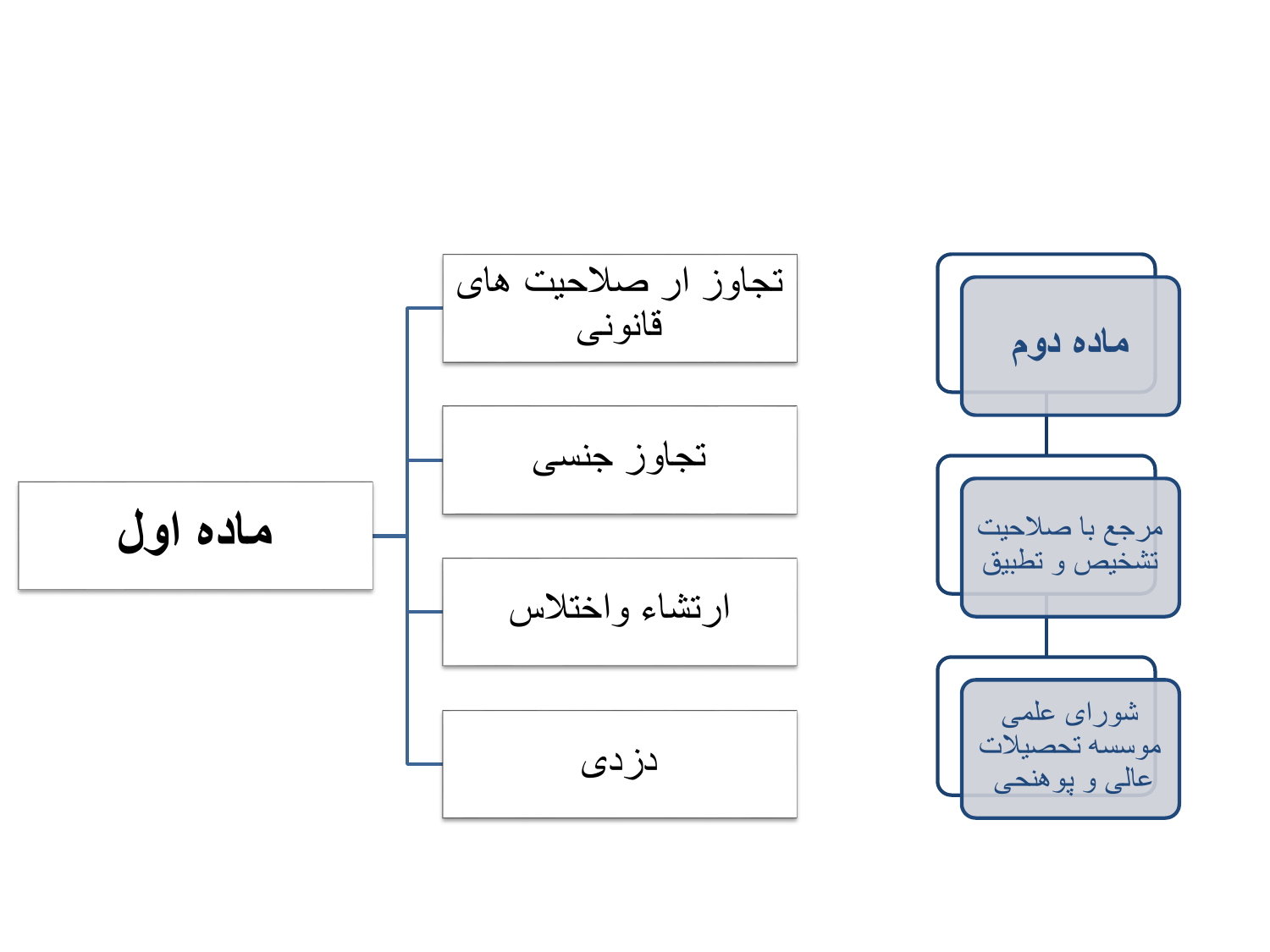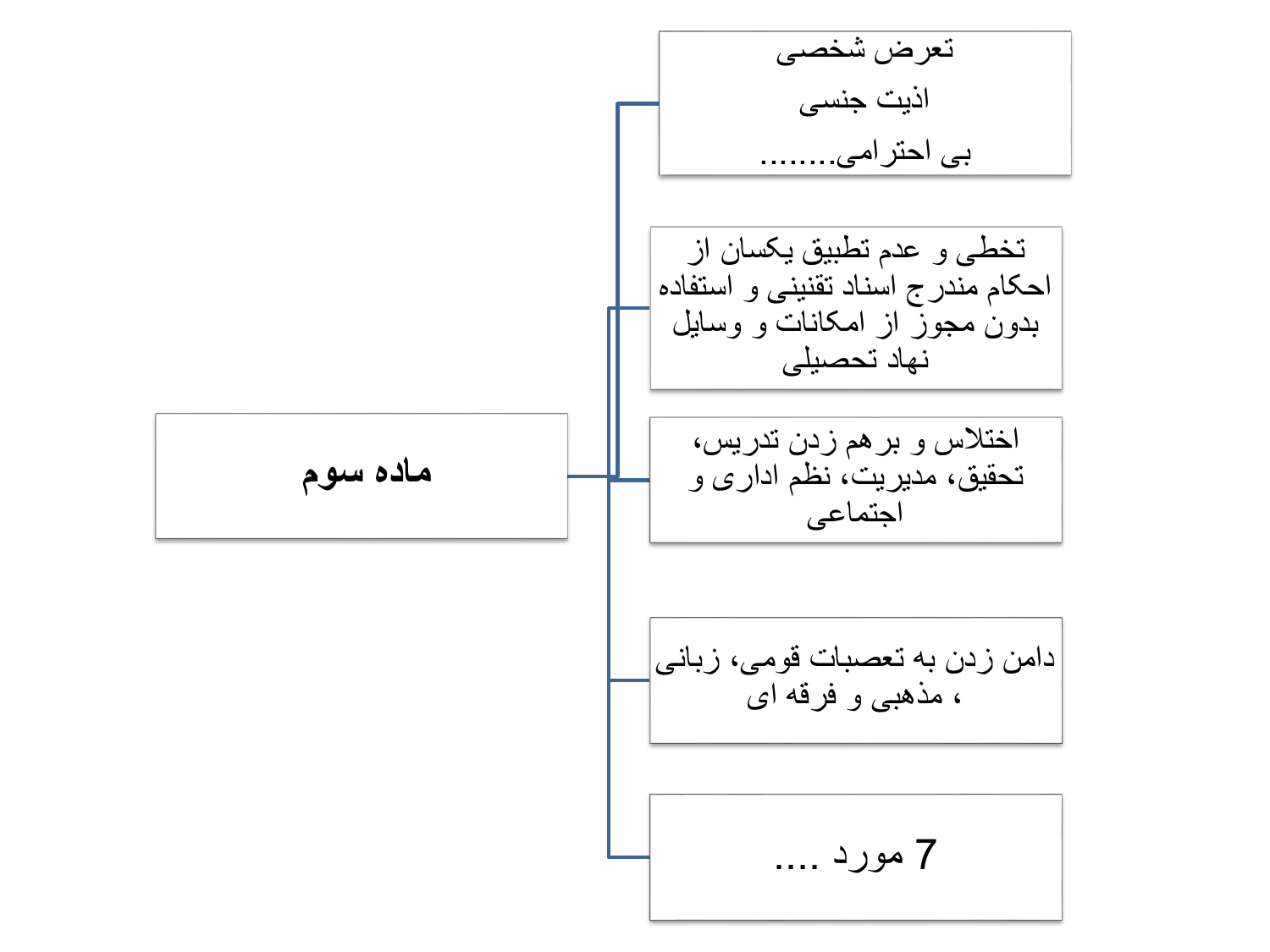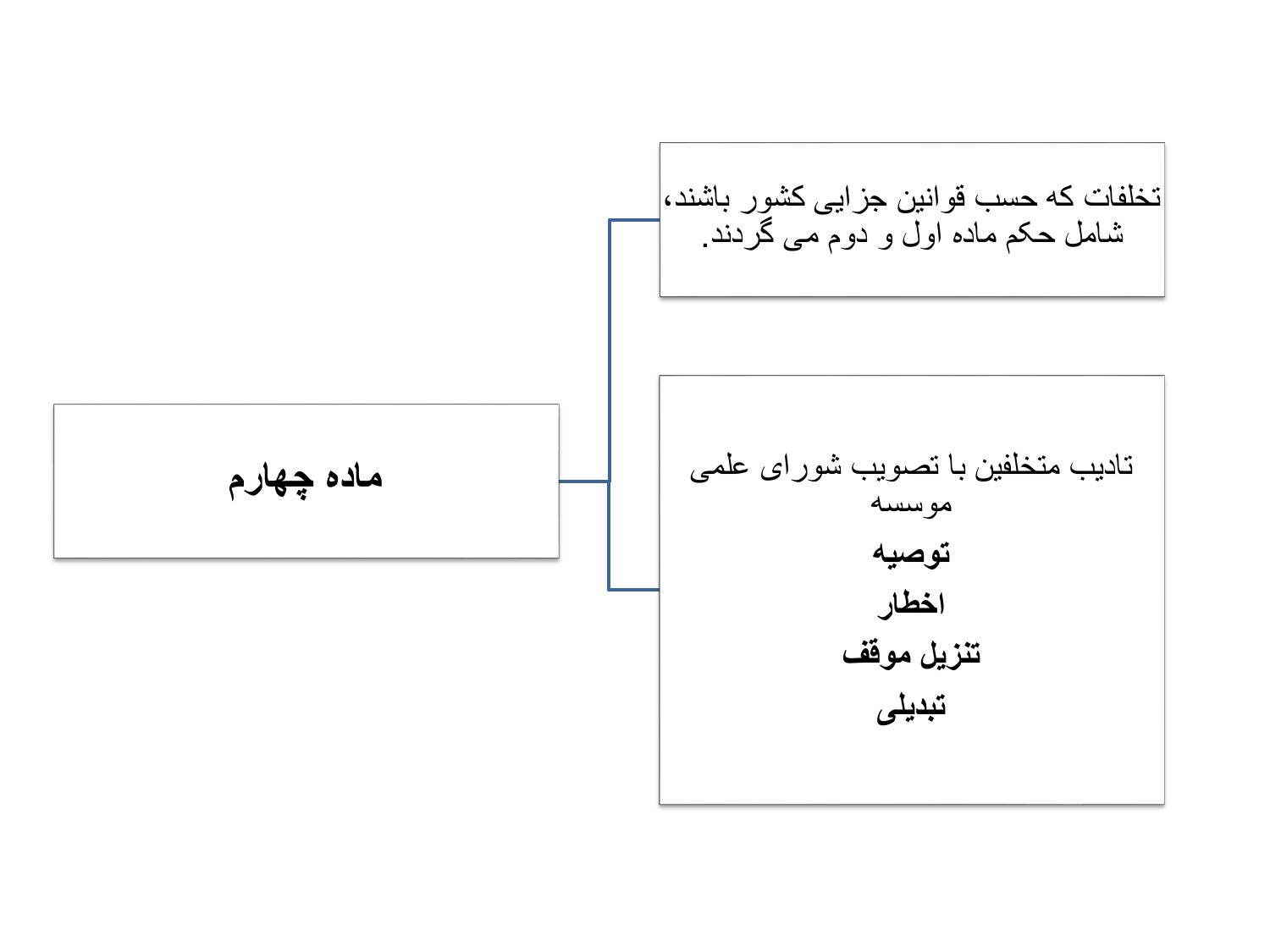**ماده پنجم** سرقت ادبی اریه احصایه و معلومات غیر دقیق و ساختگی ساخته کاری در نتایج امتحانات، تصرف در اسناد رسمی، تعدیل یا تبدیل نمرات مضامین، جعل در امضای مسولین و ... جعل اسناد، اغفال، تقلب و یا استفاده بدون مجوز از اسناد و.... فراهم ساختن زمینه نقل در امتحانات و یا حضور در امتحان عوض شخص دیگر و موارد دیگر.....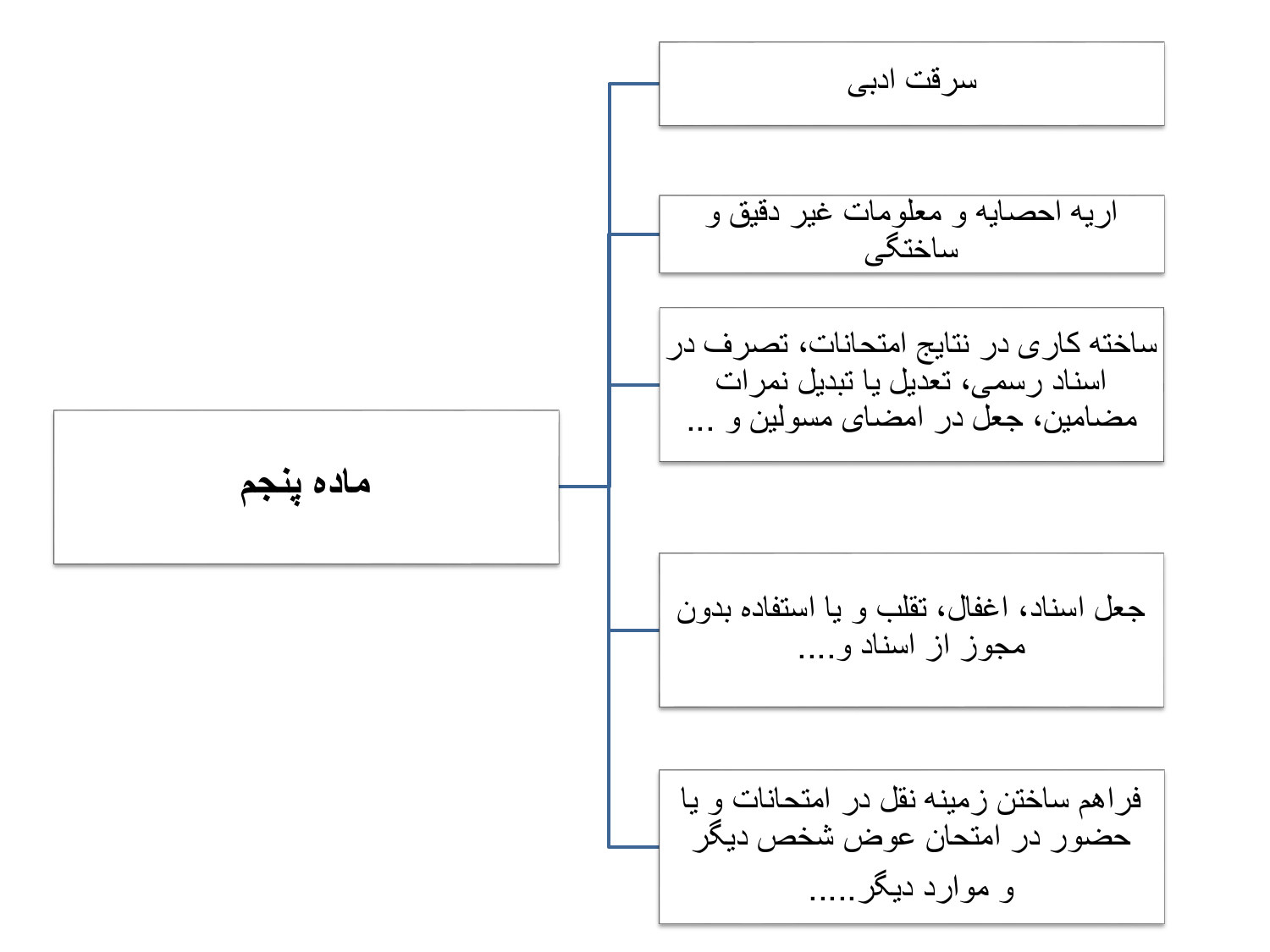**ماده ششم مجازات مربوط تخلفات ماده پنجم** تطبیق حکم ماده اول و دوم متضرر به مراجع عدلی و قضایی مراجع می نماید توصیه،اخطار، تنزیل موقف تبدیلی محرومیت از امتیازات با تصویب شورای علمی پوهنحی متهم و متضرر میتوانند صورت در شورای اعتراض بر تصویب شورای علمی تجدید نظر نمایند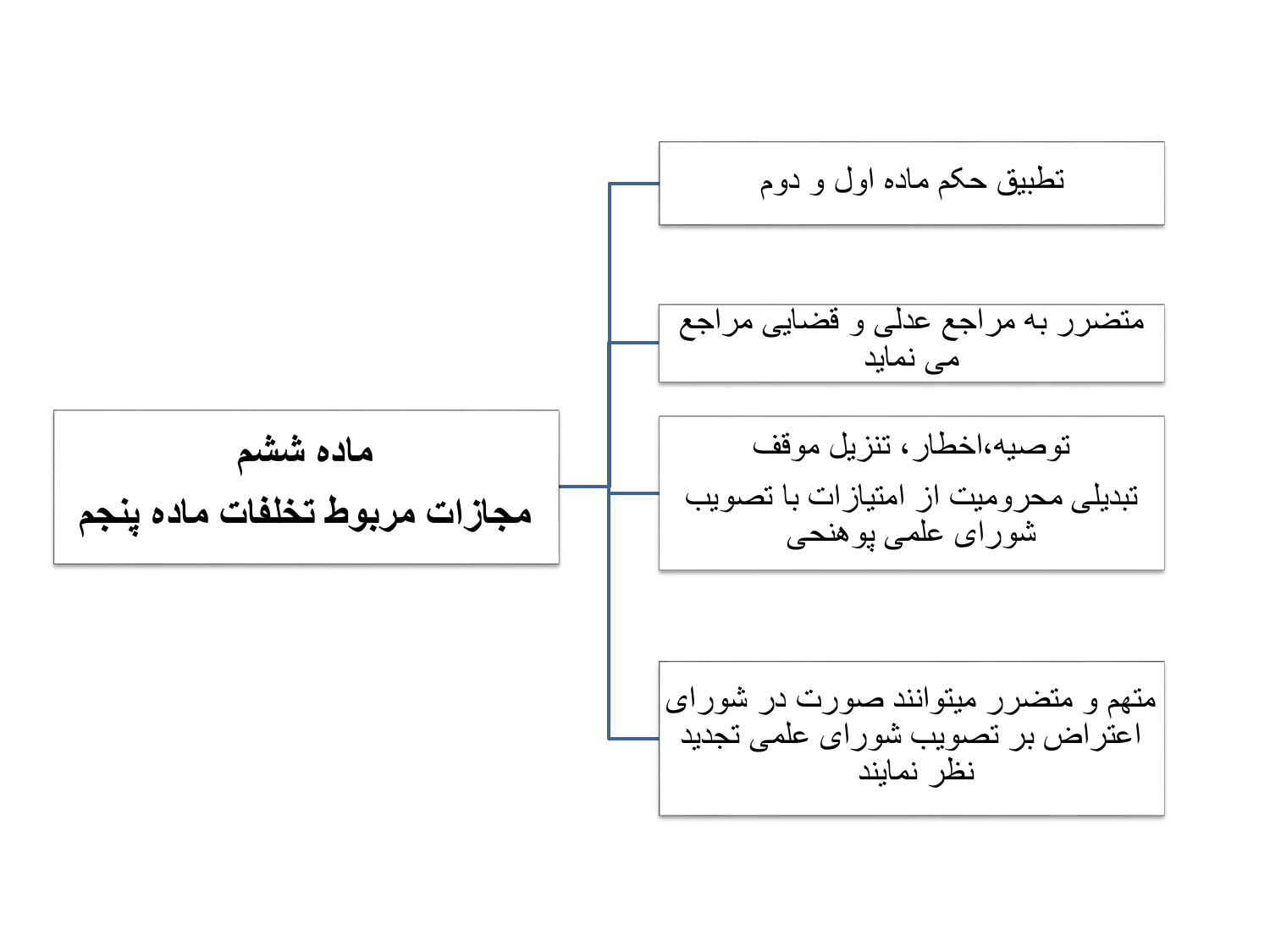**ماده هفتم، هشتم، نهم و دهم و یازدهم** ارایه شکایت متضرر به ریس موسسه شورای علمی موسسه فیصله رسما به اطالع متضرر و متهم رسانیده می شود در مورد تخطی های ذکر ناشده تصمیم مقتصی وزیر تحصیالت موسسه تحصیالت عالی مکلف اند تا بورد نظم و دسپلین را در سطح پوهنحی و کمیته نظم و دسپلین را در سطح پوهنتون ایجاد نمایند. تعداد اعضای بورد )7-5(